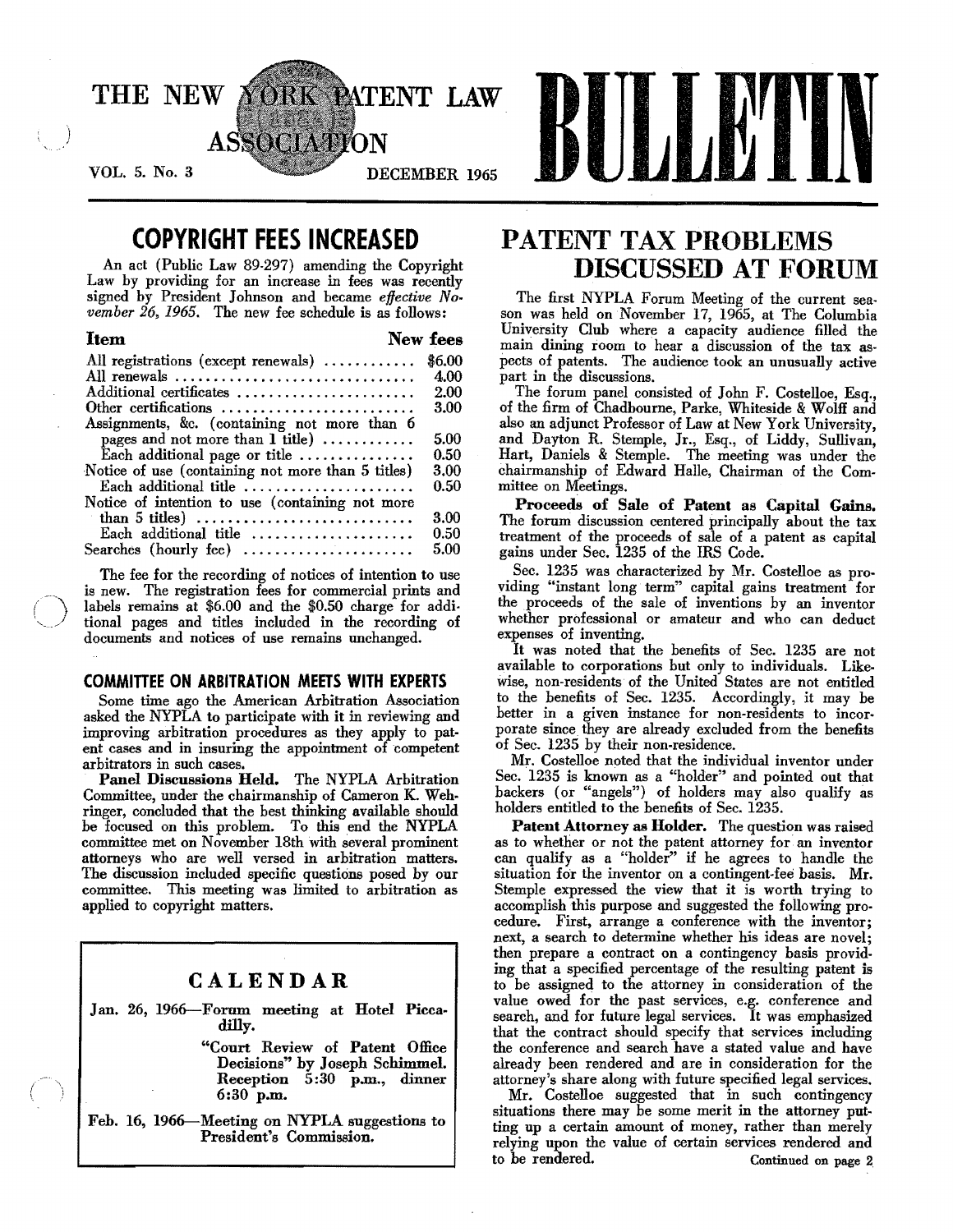## PATENTTAX PROBLEMS DISCUSSED BY COSTELLOE AND STEMPLE AT FORUM

#### Continued from page 1

Corporate Backers Excluded. During the discussion it was noted that the benefit of Sec. 1235 is available to an individual backer but not to a corporate backer.

A backer must come into the picture before *actual*  reduction to practice of the invention in order to qualify for Sec. 1235 benefits. However, it was suggested that "actual reduction to practice" under Sec. 1235 may be construed to mean reduction to practice for commer cialization rather than simply building or practicing the invention successfully.



Tax panelists John F. Costelloe and Dayton R. Stemple, Jr.

Mr. Stemple suggested that it is preferable that the buyer pay the appropriate part of the purchase money directly to the attorney as owner of a percentage of the patent or invention, rather than pay the attorney's share to the inventor where the attorney is to qualify as a backer.

It was observed that a backer cannot qualify under Sec. 1235 unless there is a qualified individual inventor serving as the holder. It was also observed that there may be joint inventors under the Section both of whom are qualified holders.

It was suggested that one should be able to deduct patent expenses immediately even if the inventor is an amateur. The question was then presented as to preparatory costs when the inventor has not yet generated income. Mr. Costelloe thought that this would not be deductible except by write-off against later income or profits.

Mr. Costelloe raised the question of the situation where the patent is later held invalid.

Mr. Stemple suggested that unless there was fraud there would be no problem of qualifying under Sec. 1235, at least until the courts finally held the patent invalid.

Trade Secrets. Mr. Stemple observed that the benefits of Sec. 1235 may possibly be available in a trade secret situation and suggested there may be some authority for this position.

It was pointed out that there are limitations on the family relationship of the parties involved in the Sec. 1235 situation. For example, the category of backer is available to a brother or sister but not to a parent, spouse or child, nor to an employee. In a given situation the relationship of the parties should be checked in the light of the provisions of the Section.

Purchase by Corporations. The provisions of both Sec. 1235 and Sec. 1239 of the IRS Code should be considered in situations involving purchase of a patent by a corporation, especially where the inventor owns stock in it. A corporation can be a purchaser under Sec. 1235 if the inventor holds less than  $25\%$  of the stock thereof. Under Sec. 1239 of the IRS Code however it is possible for the inventor to hold up to 80% of the stock.

The professional inventor can deduct all current actual expenses as long as they are not capital investments, if he sells all or a substantial part of the rights to a patent.

Questions may arise as to whether or not an inventor can divide and sell off portions of his patent according to subject matter or geographical areas. The various circuits do not agree as to whether or not the inventor can divide his patent up as to fields or areas of use, but it seems to be generally agreed that it is proper to divide up the patent as to geographic areas, so long as the portion sold is completely divested without restraint.

Exclusive Licenses Considered as Sales. It now appears that the IRS accepts the fact that an exclusive license is considered a sale under the provisions of the IRS Code. However, it was suggested that the exclusive license must be for the life of the patent and it is best to avoid any limitations on the purchaser's rights or control.

A member of the audience questioned whether or not a patent holder may sell an exclusive license on one of two species claimed in his patent. While the answer does not seem to have been adjudicated it would appear to be safer to sell the whole patent, according to the panelists.

### SECOND CIRCUIT REVERSES TRADEMARK RULE IN MONSANTO v. PERFECT

The opinion in *Monsanto Chemical Co.* v. *Perfect Fit Products Co.* 146 USPQ 512 (2d Cir. 1965) (See Recent Cases of Special Interest, BULLETIN, Vol. 5, No.1, October 1965) has overturned a long standing and much debated rule of recovery in trademark cases in the Second Circuit.

Trademark Acrilan Involved. This case involved a suit, by a manufacturer of acrylic fiber sold under the trademark ACRlLAN, against the defendant who infringed the ACRILAN trademark by using it on mattress pads that contained little or no acrylic fiber. Some of the materials used in the infringing pads were waste products and other fibers that did not have the characteristics of acrylic fiber. The defendant's mattress pads rapidly deteriorated after purchase and did not provide the advantages claimed for ACRILAN acrylic fiber on the defendant's labels, thus presenting to purchasers an unfavorable picture of products made with ACRlLAN acrylic fiber.

The District Court found that the defendant's conduct involved infringement, unfair competition and a willful, preconceived plan to trade upon the plaintiff's good will. The court below granted an injunction and attorneys' fees but found that the plaintiff had failed to prove it had sustained any damage. In addition it held that the successful plaintiff could not be awarded profits, because the parties were not direct competitors. Both parties appealed, the defendant on the award of attorneys' fees and their amount and the plaintiff on the denial of damages and an accounting of profits.

The Court of Appeals affirmed the decision below on all issues except the denial of an accounting for profits and remanded the case to the District Court for such an accounting. Continued on page 3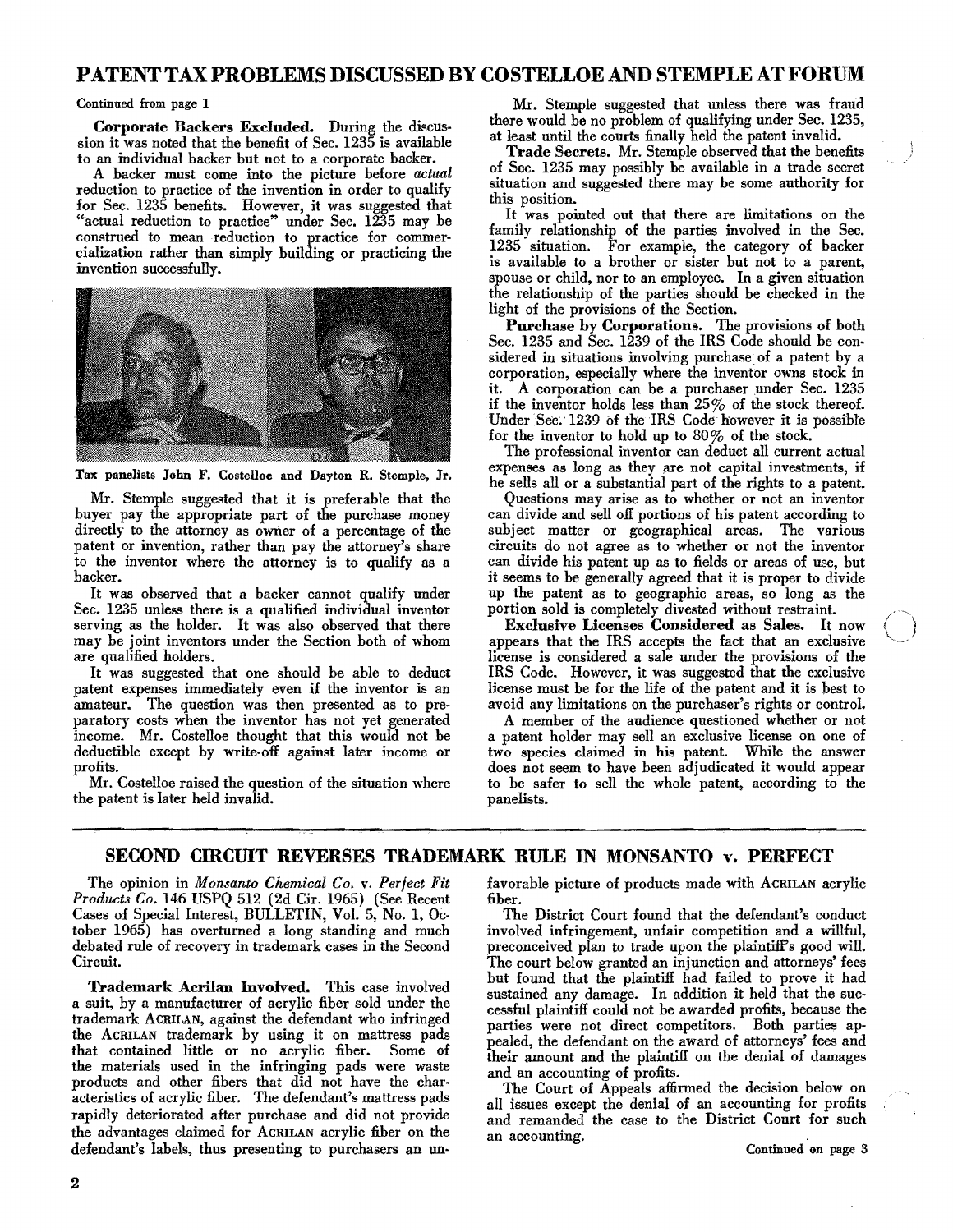## THE BOARD OF GOVERNORS

Because the Association's expenses have risen as a result of increased services to its members, the Board of Governors raised a question at its last meeting as to whether it should continue the policy of subsidizing NYPLA dinners, many of which have been run at a loss. It was pointed out that an increase in annual dues may be the only alternative. The Meetings Committee was therefore requested to set the dinner fees at a figure more nearly commensurate with the actual cost.  $\bullet \bullet \bullet$ Bob Ossan of the Public Information and Education Committee expressed disappointment at the small registration at the Patent Seminar sponsored by The NYPLA at Brooklyn Polytechnic Institute in July. The committee is now proposing to direct its efforts to placing the patent story before the membership of the local engineering societies. - - • It was reported that Inventor's Day at the New York World's Fair, which was organized by The NYPLA under the direction of Ed Halle, was a great success and afforded some fine publicity for the patent system.

AI Haffner was directed to prepare a letter for trans. mittal on behalf of the Board to the Commissioner of Patents and the Secretary of Commerce reaffirming the Association's opposition to moving the Patent Office to any location which would not be readily accessible from downtown Washington.

A Special Committee has been appointed to follow the work of, and make recommendations to, the President's Commission on the Patent System. This was Commission on the Patent System. established in response to Dr. Ransom's letter requesting our cooperation in the Commission's work. The com· mittee will be under the supervision of its chairman Albert C. Johnston, but will be directed by its vice chairman W. Houston Kenyon, Jr. It has been constituted from committee chairmen who are working in the critical areas involved, and will include: W. J. Barnes, J. T. Kelton, AIlen G. Weise, D. P. Chernoff, C. C. Remsen, Jr., J. R. Shipman, and W. R. Woodward.

#### Monsanto v. Perfect Reversed in Second Circuit

Continued from page 2

The Trademark Right. The Court of Appeals based its order for an accounting on § 35 of the Lanham Act which provides for the award of profits, damages and costs "subject to the principles of equity." The court recognized that the right to an accounting has heretofore been limited by the Second Circuit because of its particular view of the nature of the trademark right. This view is that the trademark right is a means of protecting a businessman from injury caused by another's use of his trademark and that a monetary award of damages or profits is warranted only where actual loss is shown to have occurred. The decisions following this view The decisions following this view awarded profits only where the parties had competed and it could be presumed that trade had been diverted from the trademark owner.

The court, finding support in a decision of the Supreme Court apd decisions by the First, Third and Tenth Circuits, adopted the alternative view of the trademark right, i.e. that it is a form of property and as such an account· ing could be justified on the theory of unjust enrich· ment where used by another even though no loss of trade could be proven.

Infringement-Venue. The requirement of 28 U.S. C. § 1400(b), that for proper venue in a patent infringe. ment action the defendant must have committed acts of infringement in the judicial district, is met where it is shown that the defendant was contributing to the infringement and inducing the infringement in the district, Leach v. Penick & Ford, Ltd., 147 USPQ 203 (S. D. N. Y. 1965). When venue is questioned by a pre-trial procedural motion, it need not be proven that the infringement actually took place; otherwise the merits of the case would be reached. The admission by the defendant that its personnel discussed the use of the allegedly infringing, process in the district satisfies the venue requirement.

•

irement.<br>
• • • • • •<br>
Trademarks—Deceptive. The fact that a mark has geographic. significance. while the gpods to which the mark is applied are not made in the area referred to does not per se mean that the mark is deceptive as applied to the goods within the meaning of  $\S 2(a)$  of the Trademark Act. The test to be applied is whether or not such geographic significance would induce prospective purchasers into buying applicant's products on the basis of this supposed geographic origin, in that the products possess some superior qualities or other attributes because of such origin, In re Van Son Holland Ink Corp., 147 USPQ 292 (P. O. Tm. Trial & App. B'd 1965). The mark "Holland" together with a representation of a windmill when applied to printing trade products was found not to induce in purchasers in the printing trade any belief that the products would have special qualities due to their geographic origin.

• • • Patents-Parties. Whether a transfer of a particular right or interest under a patent is an assignment or a license depends, not upon its name, but upon the legal effect of its provisions. An agreement that A grants B the sole and exclusive right and license to manufacture, use and sell products and processes under a patent except that A reserves the right to make, use and sell such products and to convey to purchasers thereof the right to use such processes is not an assignment of the entire patent, Agrashell, Inc. v. Hammons Products Co., 147 USP $\tilde{Q}$  347 (8th Cir. 1965). The rights reserved to A are inconsistent with the acquisition by B of the full rights in the patent. The fact that the agreement gives B the right to sue in its own name is of no significance since the ownership of a patent is a requisite to the right to sue for infringement. To maintain a patent infringement suit, B must join his assignor, A. A motion to dismiss for failure to join an indispensable party may be brought either before or after pleading. The defense of failure to join an indispensable party cannot be waived. Further, it is the duty of the court to assure itself that juris. diction is present, and if it is not, the action must be dismissed.

#### PATENT OFFICE STAFF CHANGES

C. Morten Wendt has recently been appointed Director of Trademark Examining Operations, and John V. Merchant has joined the staff of the International Patent and Trademark Affairs Office of the U. S. Patent Office.